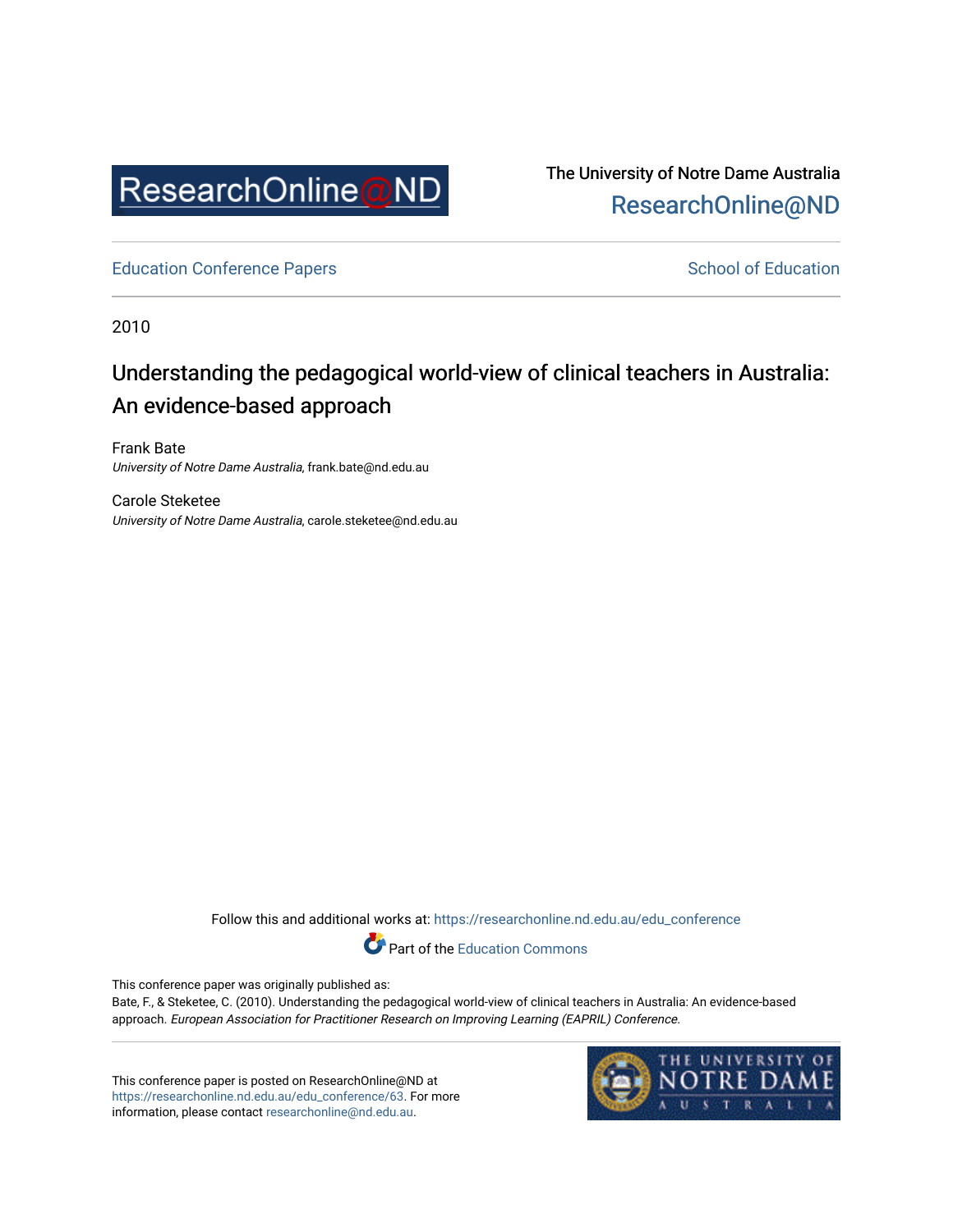## **Understanding the pedagogical world-view of clinical teachers in Australia: An evidence-based approach.**

Frank Bate Senior Lecturer, School of Medicine University of Notre Dame frank.bate@nd.edu.au

Carole Steketee Associate Professor, School of Medicine University of Notre Dame carole.steketee@nd.edu.au

This paper was peer reviewed and accepted for delivery at the European Association for Practitioner Research on Improving Learning (EAPRIL) Conference 2010 in Lisbon, Portugal. This paper was used as a basis for the presentation and will be further developed for submission to the European Association for Research into Learning and Instruction (EARLI) journal: Learning and Instruction.

#### **Abstract**

The education of tomorrow's medical workforce is critical to the sustenance of healthy and progressive communities, particularly in the context of an aging population. Ongoing professional development focusing on the processes underpinning teaching and learning are important for clinical teachers (typically practicing doctors and surgeons) who, as busy professionals, also shoulder much of the responsibility for passing medical knowledge from one generation to the next. This paper discusses a recent study which posed two core questions: What pedagogical principles do clinical teachers perceive as important in underpinning their role as educators? And how do these perceptions differ from those held by education professionals? Results of the study revealed stark differences between clinical teachers and education professionals. These differences have implications for future professional support programs.

#### **Introduction**

This study is informed by previous research into perceptual differences between clinical teachers and professional educators which was set in Canada (McLeod, 2009). This Canadian study identified 30 pedaogigical principles and adopted a Delphi consensus-building method with 10 clinical teachers and 21 education professionals. Results revealed some similarities in perceptions between clinical teachers and education professionals, but a lack of concordance on a number of key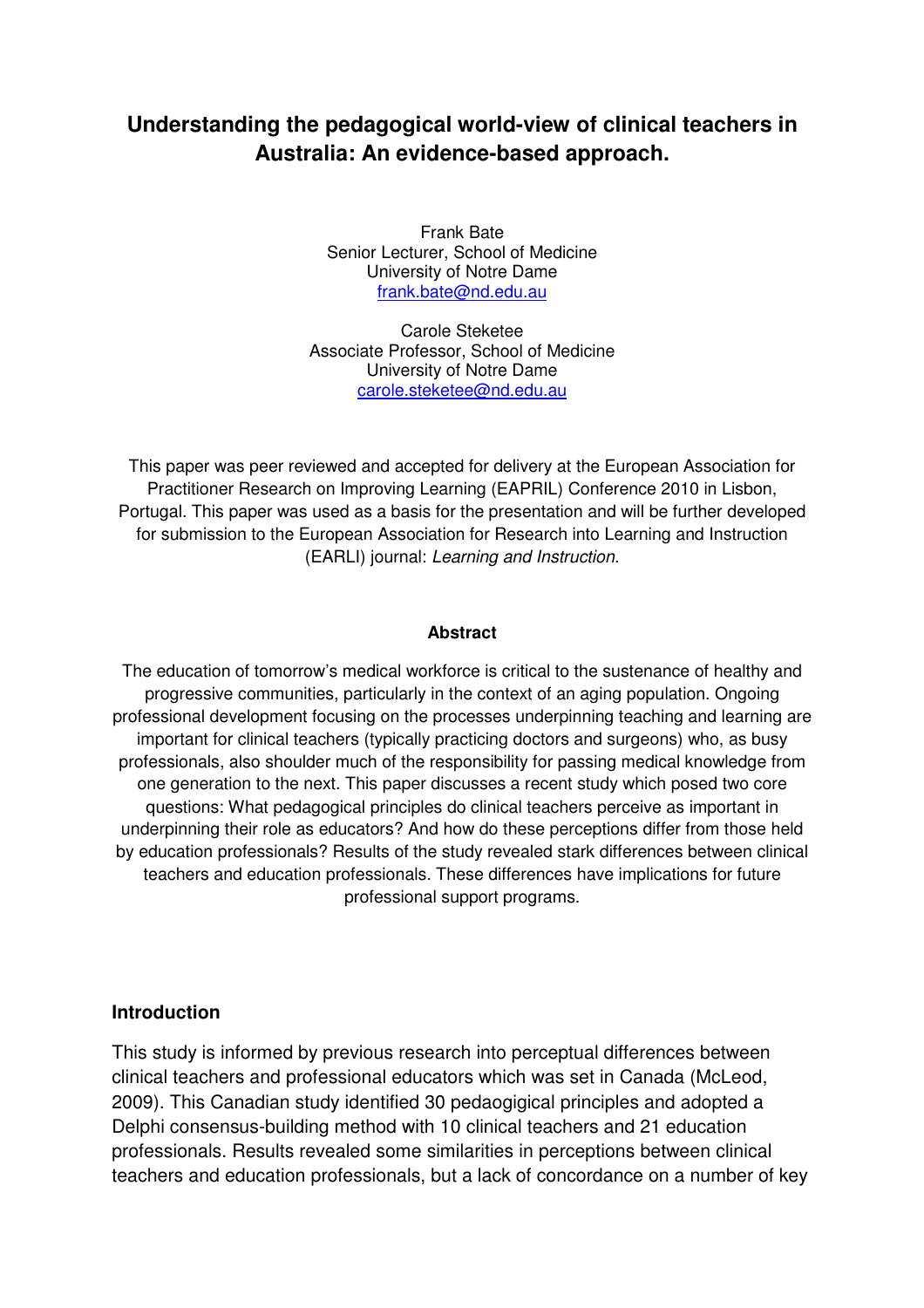aspects of adult learning theory particularly on matters of assessment, supervision, role modelling, mentoring and problem-solving. The current study set out to test the findings of the Canadian study in an Australian context. A similar theoretical perspective on important attributes of adult learning was adopted which comprised 28 principles categorised into five sub-scales. These sub-scales have their roots in the schema adopted by Jonassen, Peck and Wilson (1999) which acknowledged the importance of learning as an active, constructive, cooperative, authentic and reflective process.

## **Research procedure**

Whereas the Canadian study tracked a small group of clinical teachers as they arrived at consensus, the current study captured the perceptions of a larger number of clinical teachers at one point in time. An extra dimension was also added to the current study which gathered data on perceived need for professional development. An online questionnaire was administred to 61 of 199 clinical teachers employed at an Australian University Medical School (response rate, 31%). At the same university, 12 of 15 education professionals also participated (response rate, 80%). The questionnaire ran in May 2010 and acheived acceptable levels of reliability (e.g. Chronbach Alphas for clinical teachers 0.859 on the Importance dimension and 0.948 on the Professional development dimension). An ANOVA comparison of means between clinical teachers and education professionals was conducted to ascertain if there were significant differences between the two groups on Importance and Professional development dimensions.

#### **Findings**

Significant disparities between the perceptions of clinical teachers and education professionals were noted on what constitutes important educational principles. Clinical teachers generally felt that the identified pedagogical principles were less important, but were more likely to appreciate opportunities for professional development. Consistent with the Canadian study, findings from this research indicated that assessment (particularly formative assessment) was not valued highly by clinical teachers when compared with the perceptions of education professionals. Other disparities were noted. For example, clinical teachers were:

- Less likely to want to discern what students already knew as a precursor to teaching.
- More likely to want to teach things that were not in the curriculum, but which they felt were important.
- Less likely to want to seek to improve their practices through reflection.